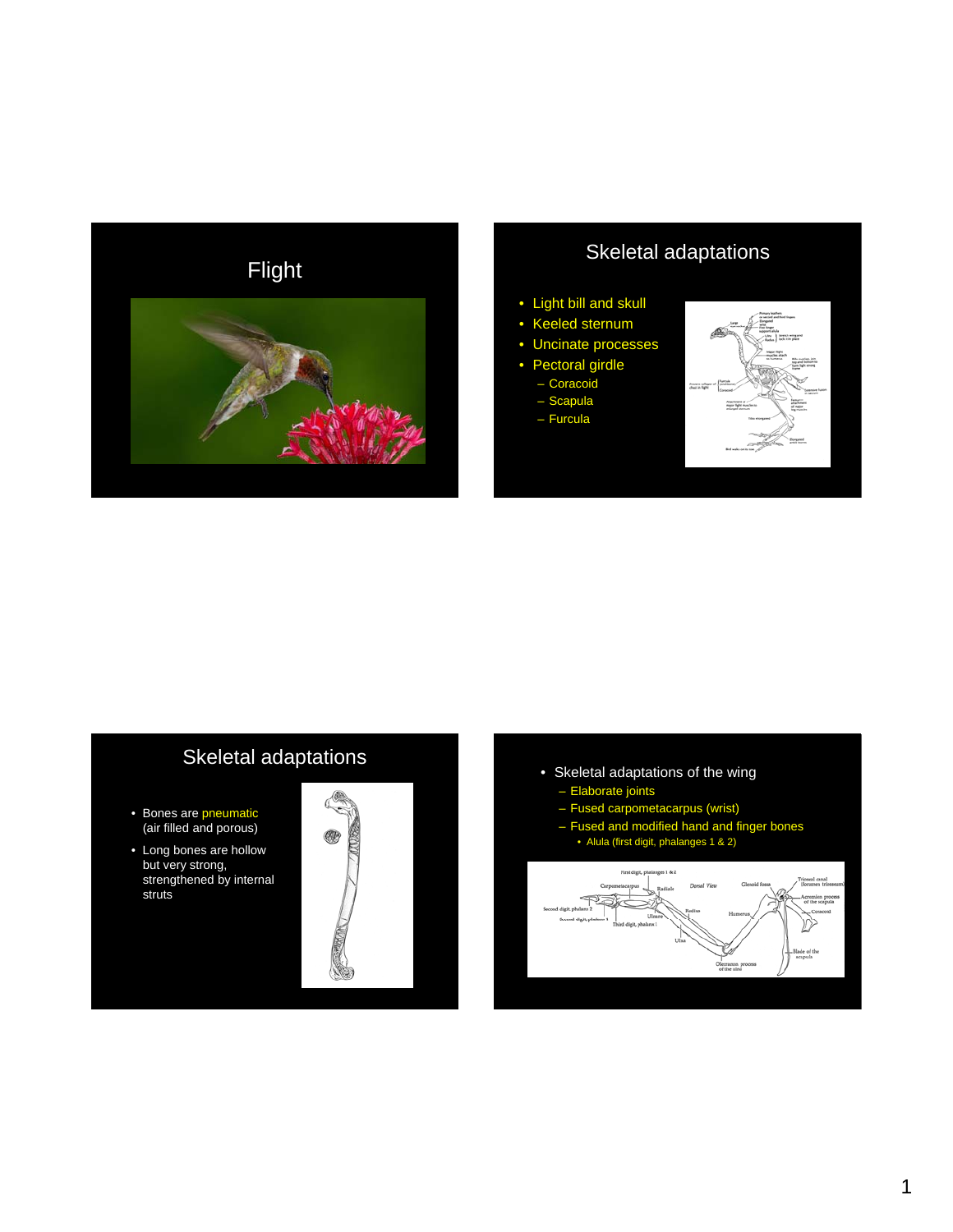- Breast is comprised of two major flight muscles
	- alalis entilential<br>tom of humerus
	- Wing downstroke
	- Supracoracoides ects sternum to top
		-
		- Wing upstroke
		- Passes through trioseal<br>canal which works like a<br>pulley to raise the wing
	-
- Birds that are strong flyers<br>have deeply keeled<br>sternum and large breast<br>muscles<br>• Flightless birds and tree<br>trunk climbers have<br>shallow keels
- 







### $\mathsf L$  $\mathsf T$

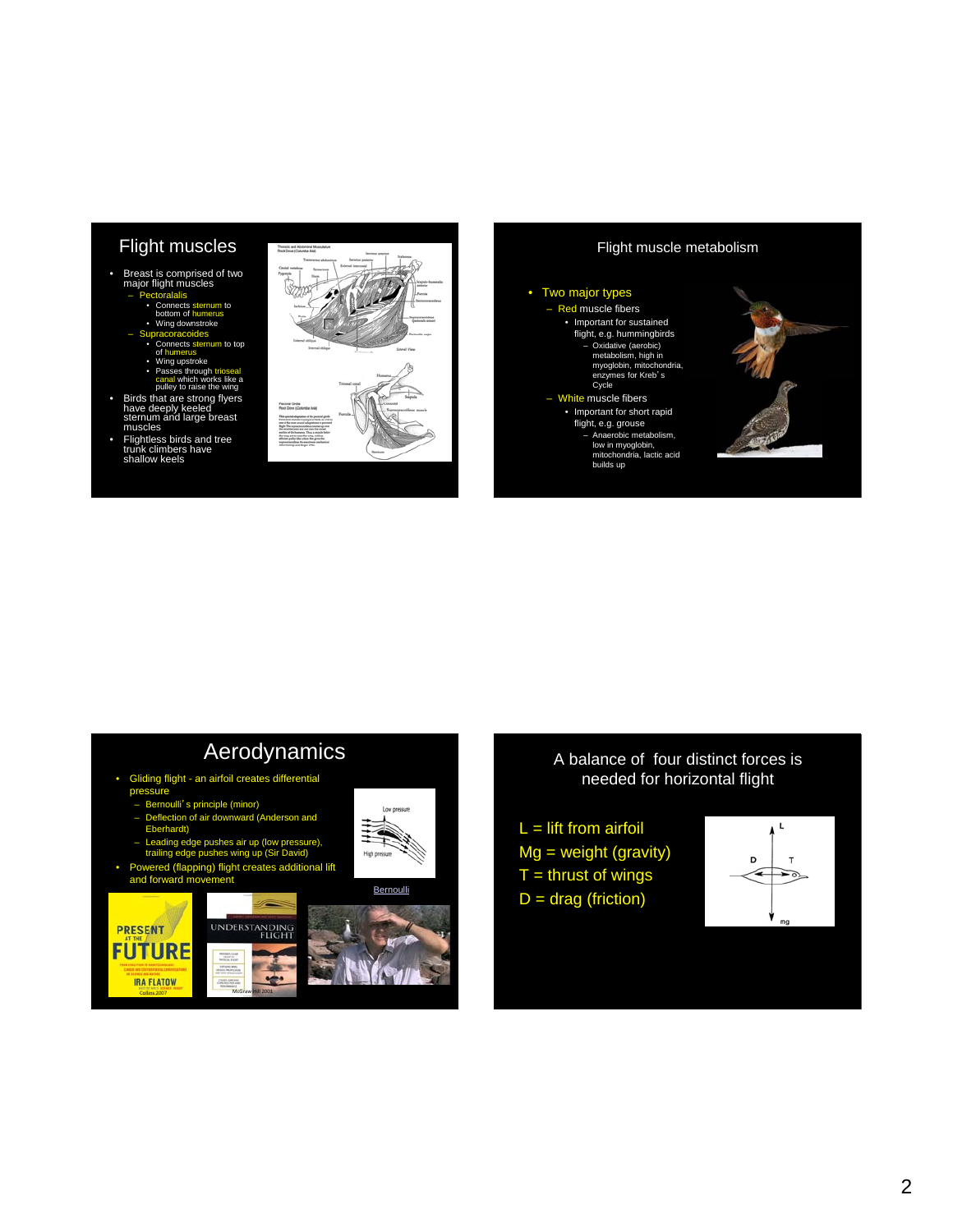# Aerodynamics







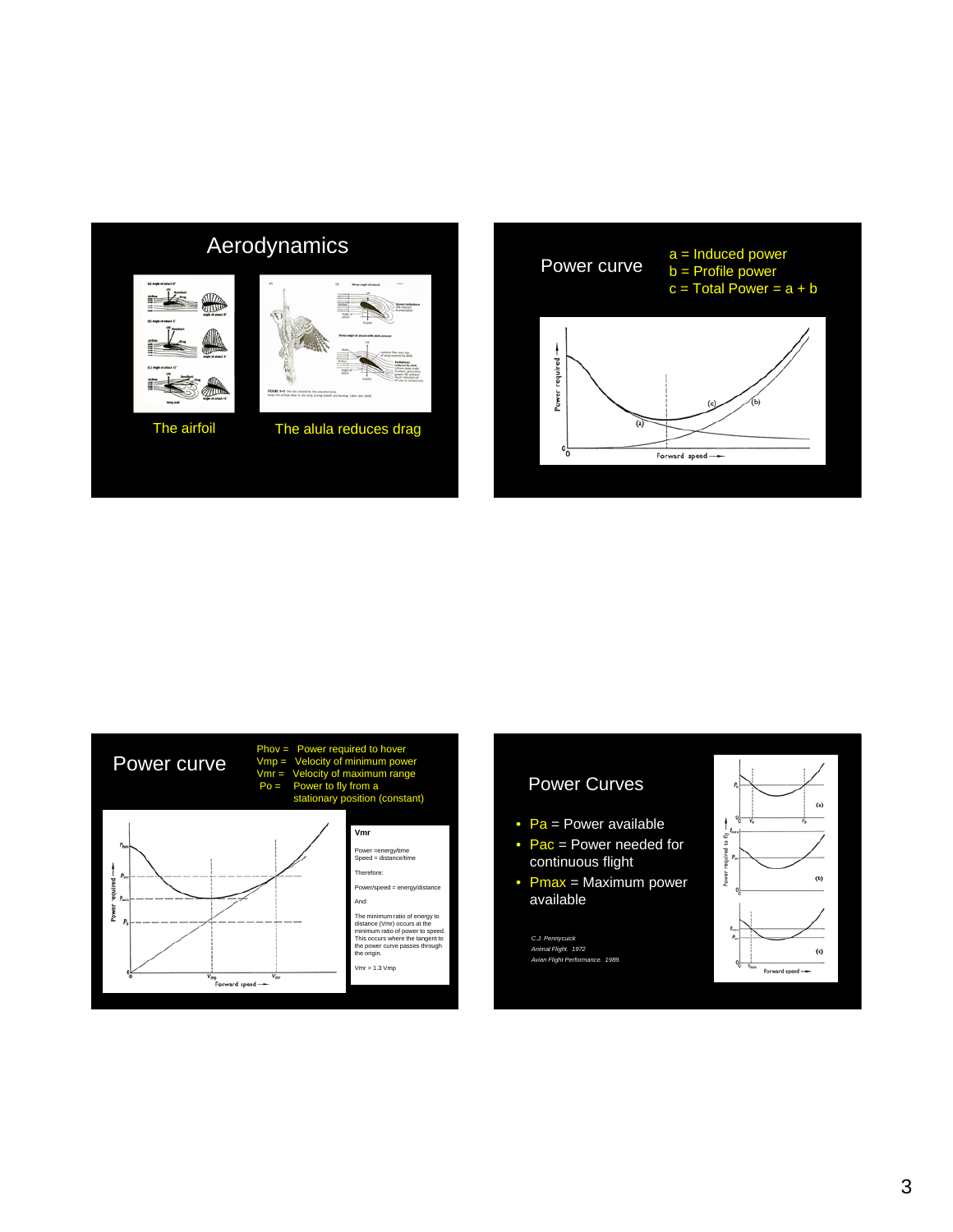



#### Wing loading (g/cm<sup>2</sup>) measures the energetic cost of flight



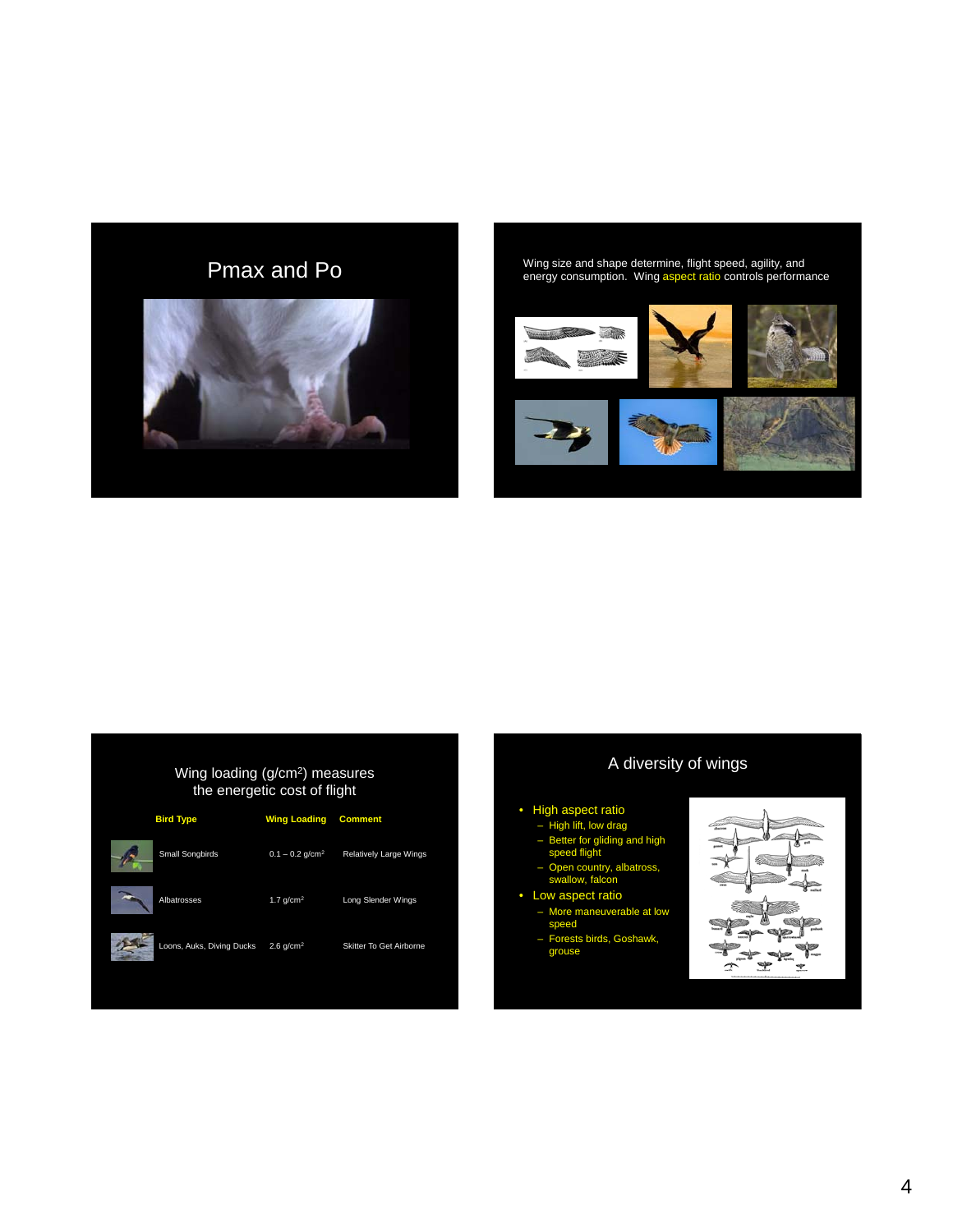





• Feather structure/arrangement gives high-resistance downstroke and lowresistance upstroke